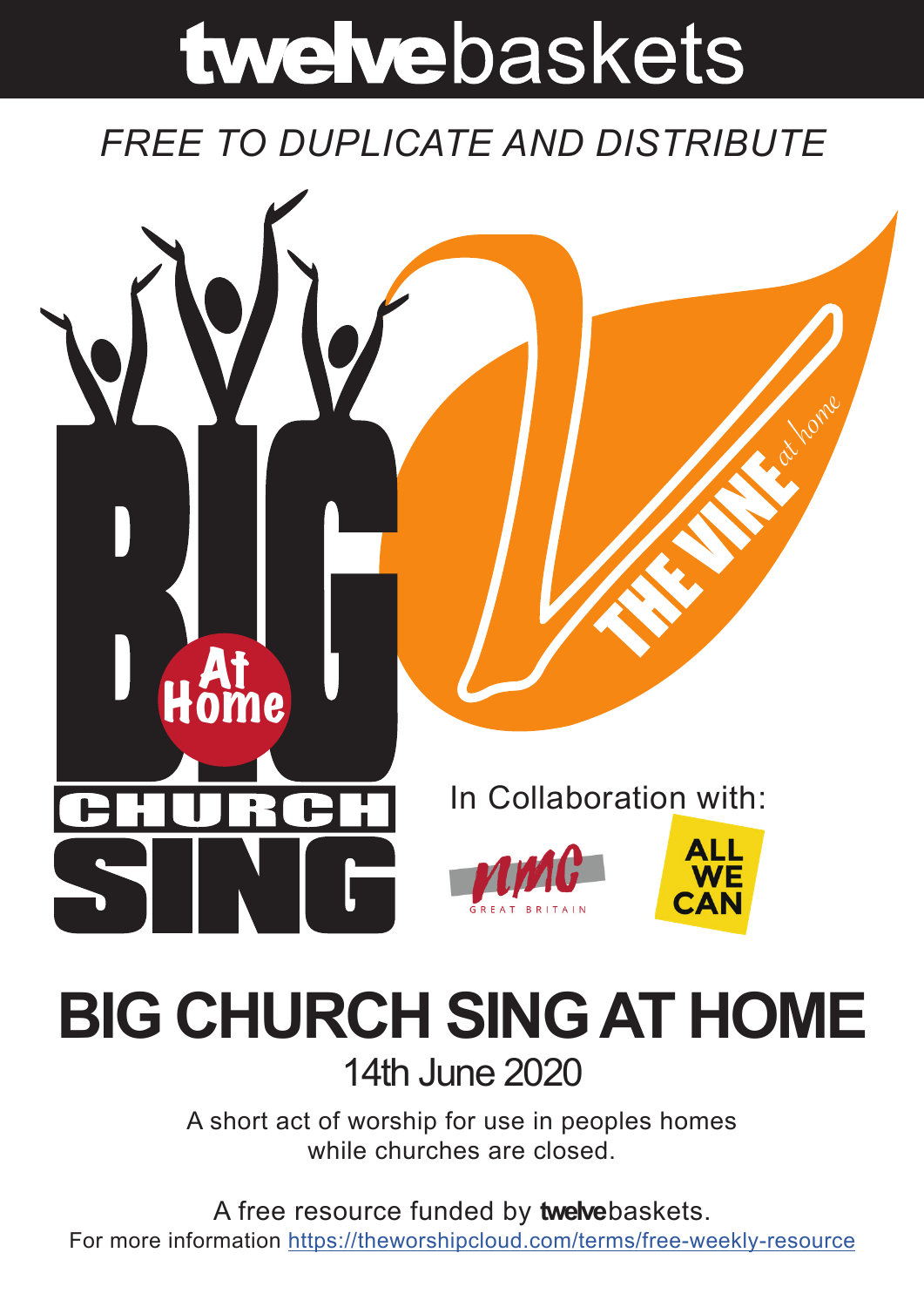### <span id="page-1-2"></span>**Big Church Sing at Home[1](#page-1-0)**

<span id="page-1-3"></span>**Call to worship** We come to the table, grateful for your welcome. We gather in your presence, sharing together in fellowship. We are here to receive, bless us by your Spirit, O God. Amen.<sup>[2](#page-1-1)</sup>

**Hymn** – StF 409 – Let us build a house – [YouTube](https://www.youtube.com/watch?v=eJR6EiO0pSk)

Let us build a house Where love can dwell And all can safely live, A place where Saints and children tell How hearts learn to forgive. Built of hopes and dreams and visions, Rock of faith and vault of grace; Here the love of Christ shall end divisions; *All are welcome, all are welcome, All are welcome in this place.*

Let us build a house where prophets speak, And words are strong and true, Where all God's children dare to seek To dream God's reign anew. Here the cross shall stand as witness And a symbol of God's grace; Here as one we claim the faith of Jesus:

Let us build a house where love is found In water, wine and wheat: A banquet hall on holy ground, Where peace and justice meet. Here the love of God, through Jesus, Is revealed in time and space; As we share in Christ the feast that frees us:

#### **Opening prayers**

God our Generous Host, we recognise as we pray that we have received so much from your hand:

you have given us breath to live and praise your name, you have given us food to strengthen us and water to refresh us, you have given us Jesus to be our friend, companion and Saviour, we are glad to be your guests today.

<span id="page-1-0"></span>The Big Church Sing is a monthly online act of worship hosted by The Methodist Church and put together in a **[1](#page-1-2)** collaboration of All We Can and The National Methodist Choir, with other guest contributors. Twelve Baskets is pleased to be a part of this collaboration and bring you The Big Church Sing at Home, enabling individuals and congregations to join this worship during lockdown. Watch the whole service: [youtube.com/watch?v=eJR6EiO0pSk](https://www.youtube.com/watch?v=eJR6EiO0pSk)

<span id="page-1-1"></span><sup>&</sup>lt;sup>[2](#page-1-3)</sup> Call to worship by Tim Baker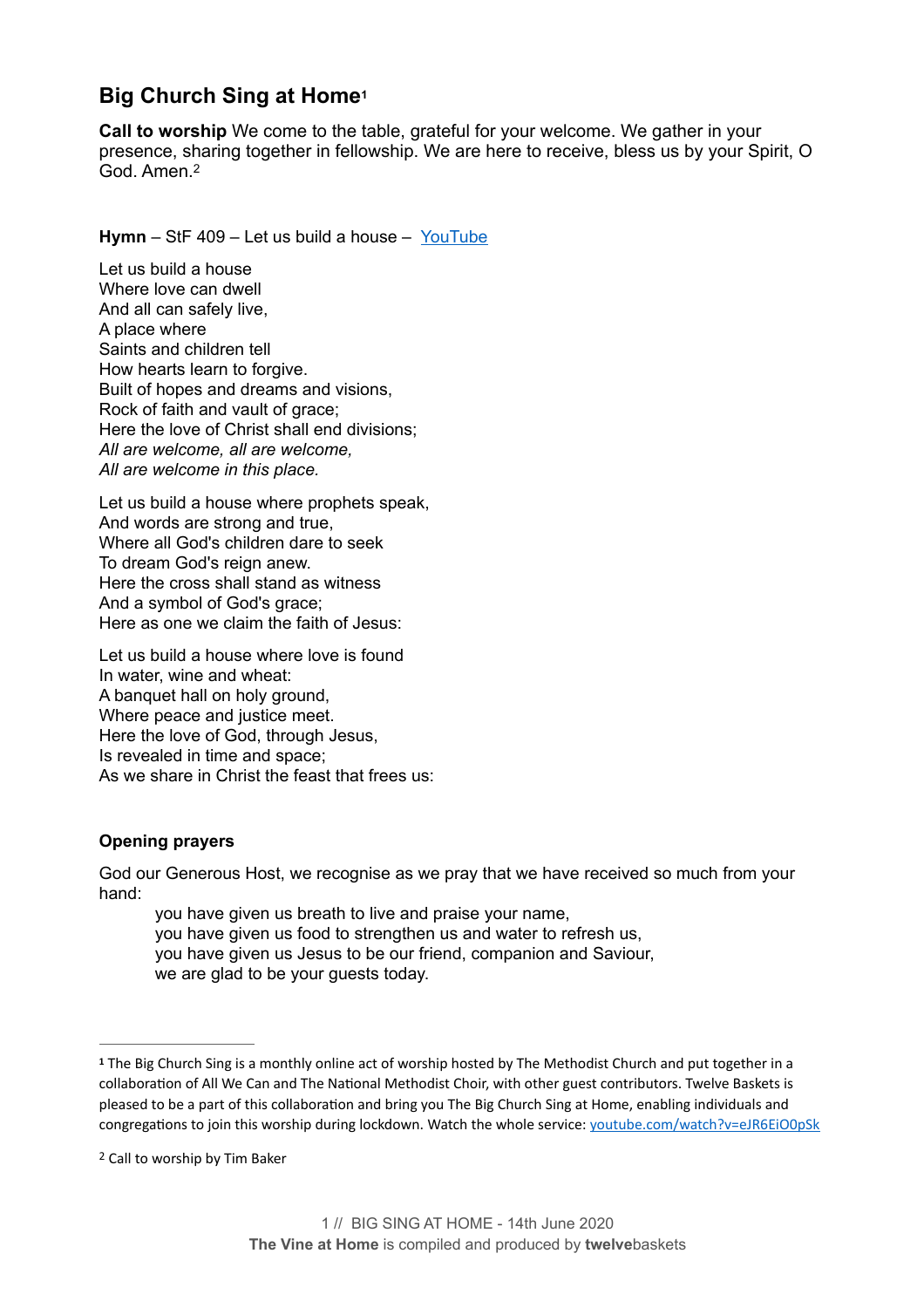- God our Gracious Guest, we recognise as we pray that you come to us in so many ways: you whisper to us deep within our spirits when we feel alone. you show your love for us in the kindness of friends and strangers, you sit with us in our homes and walk with us on our streets, we are glad to welcome you today.
- God, you are both the ground of our being and the gift of life within us: thank you for your gift of love which has surrounded us all our lives, thank you for your gift of grace which accepts us as we are, right now, thank you for your gift of hope which holds us now and for eternity.

So triune God, as we gather in your name this day, we ask for your forgiveness. We acknowledge all within us that is less than it could or should be.

This day through your grace, may we know we are truly forgiven.

<span id="page-2-2"></span>Amen.[3](#page-2-0)

#### **We now say the Lord's prayer**

**Reading -** Matthew 9:35-10:8 - [Click for Reading](https://www.biblegateway.com/passage/?search=Matthew+9:35-10:8&version=NRSV)

#### **Reflection**

"Then Jesus made a circuit of all the towns and villages. He taught in their meeting places, reported kingdom news…When he looked out over the crowds, his heart was broken…"What a huge harvest!" he said to his disciples. "How few workers! On your knees and pray for harvest hands!" The Prayer was no sooner prayed than it was answered. Jesus called twelve of his followers and sent them into the ripe fields…Go to the lost, confused people right here in the neighbourhood. Tell them that the kingdom is here…".

These selected verses form our reading from Matthew, and when read from The Message, help us to really focus in on Jesus' words and actions. He shared words of love and grace where people gathered, wherever he met them. He went to them. He talked of the creator, of how it might be, of how it could be.

Jesus was full of compassion as he looked out amongst the people. The task was huge, yet he had hope. He saw the need, so he prayed and then responded.

He didn't stay on his knees. He didn't call a meeting, to arrange to pray some more, although constant prayer was a vital component to his life on earth. He called his followers. They gathered, they prayed and they set about meeting the needs. They didn't wait for a complete plan with all the "t's" crossed and the "I's" dotted, they went and sat, they went and listened, they went and trusted, they went and ministered to those in need.

As we look around us today, as we watch the news, like Jesus we need to have compassion. Today's harvest is huge. But how will we respond?

<span id="page-2-3"></span>Like the disciples in our reading Jesus is calling us near, calling us to pray. But how will you respond?[4](#page-2-1)

<span id="page-2-0"></span><sup>&</sup>lt;sup>[3](#page-2-2)</sup> Opening prayers by Jill Baker

<span id="page-2-1"></span><sup>&</sup>lt;sup>[4](#page-2-3)</sup> Reflection by Wayne Grewcock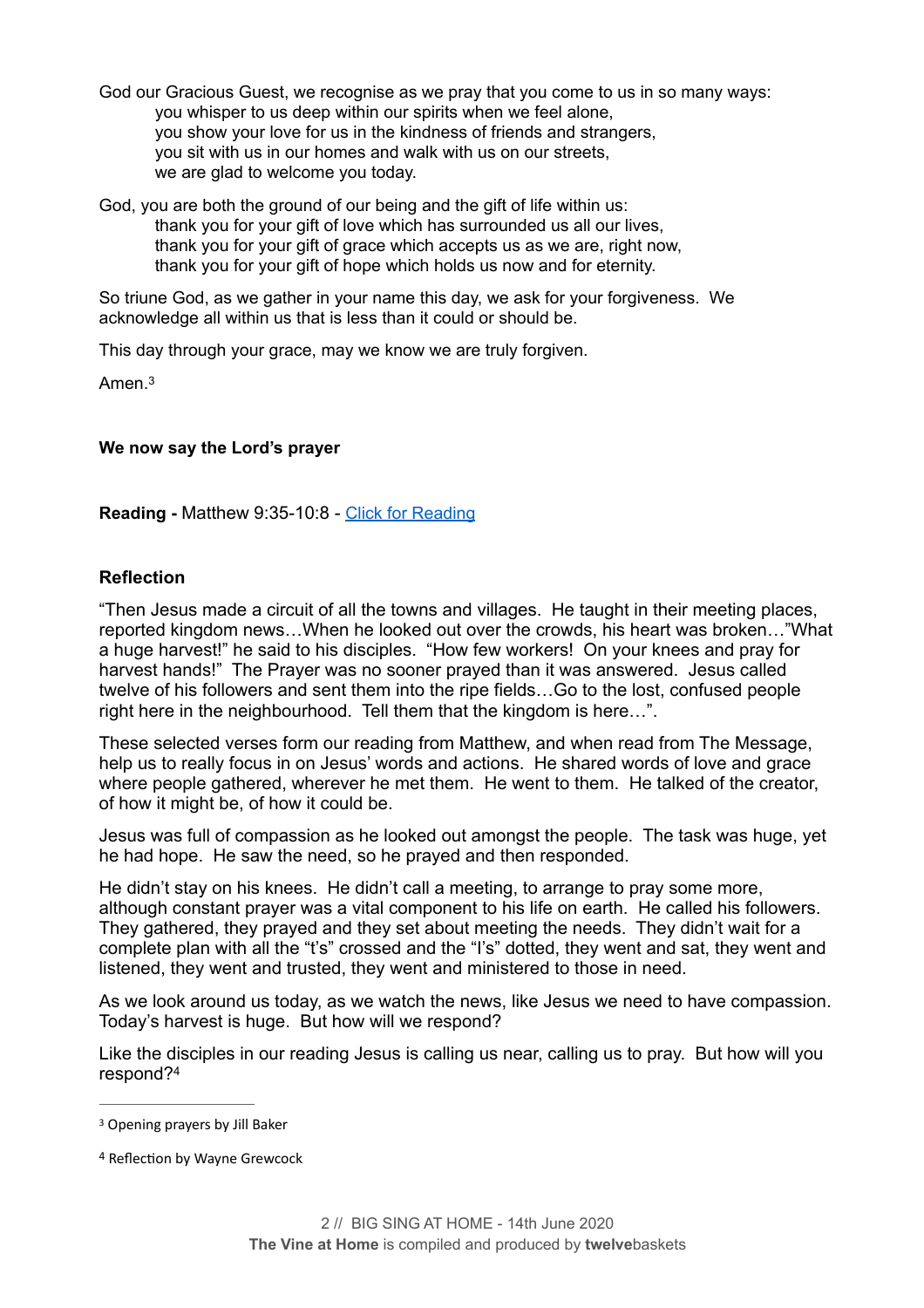#### **Reflection**

In the Big Church Sing Rev Dr Inderjit Bhogal offered us some reflections on what hope means for him today: "I am not an optimist, but I am always hopeful, I keep hope alive and encourage others to do so too. Optimism is an attitude that says, relax, everything will be ok, leave everything to God, all shall be well. Hope is an attitude that says, whatever situation we find ourselves, we will say "right, now come on, roll up your sleeves, we will work together with others around us."

Optimism is individualistic and passive. Hope is solidarity and pro-active. This hope is in me, for me it is rooted in faith, and solidarity with others. I see it around me and I find it in others.

This hope has inspired and sustained me in the midst of the current coronavirus pandemic. I see this hope in the incredible expressions of solidarity in people, that within all our vast differences we are all one human race, every person is precious, every person is vulnerable, no one is immune, our sickness and our health, our existence and our survival, rests in each other. I see this hope in the incredible solidarity in people, in that attitudes and acts of grace and generosity, in people of all faiths and ethnicities and nationalities.

We have also realised that though people say "we are all in the same boat together", that we are not all in the same boat. There are different boats, with different levels of protection. We are all in the same storm, but in different boats. Some people are not even in boats, they are in the water, and looking for life belts.

We have all experienced fear and anxiety about the wellbeing of ourselves, our families, and friends. We have realised others are in a similar situation to us. We have a solidarity in our humanity, and frailty, and desire to be safe. We all seek safety, sanctuary and refuge.

We have realised that while some of us have good protective people and provision around us, and have homes and gardens, others don't, and live in danger, in streets and refugee camps. Thousands have lost their homes through wars and violence and extreme weather, and are as refugees seeking refuge and sanctuary.

This coronavirus storm will pass. But as we take sanctuary ourselves we keep in our hearts and minds those in their own sanctuaries now, with all the surrounding concerns, those without homes, those away from homes, and refugees who continue to be "the least important" internationally, and uphold them in our work and prayers. I give thanks for and find hope in the work of organisations like All We Can, through whom we can maintain our solidarity with those who feel most excluded and vulnerable."<sup>[5](#page-3-0)</sup>

#### <span id="page-3-1"></span>**Putting hope into action**

The kind of hope Inderjit describes is not passive  $-$  it is not how we feel about the world, but rather how we are a part of it.

All We Can, the official relief and development agency of the Methodist Church, has been putting hope into action for over 80 years now, responding to the greatest challenges faced by the world, on behalf of the church. Today, the biggest challenge is Coronavirus, and its wide-ranging effects around our world. In particular, the way refugee camps and settlements are left exposed to the dangers of a highly-contagious, lethal disease.

Thanks to the support of their recent appeal, All We Can is already able to make a dramatic difference in some of these places. For example local partners in Cox's Bazar refugee camp

<span id="page-3-0"></span><sup>&</sup>lt;sup>[5](#page-3-1)</sup> Reflection written by Inderjit Bhogal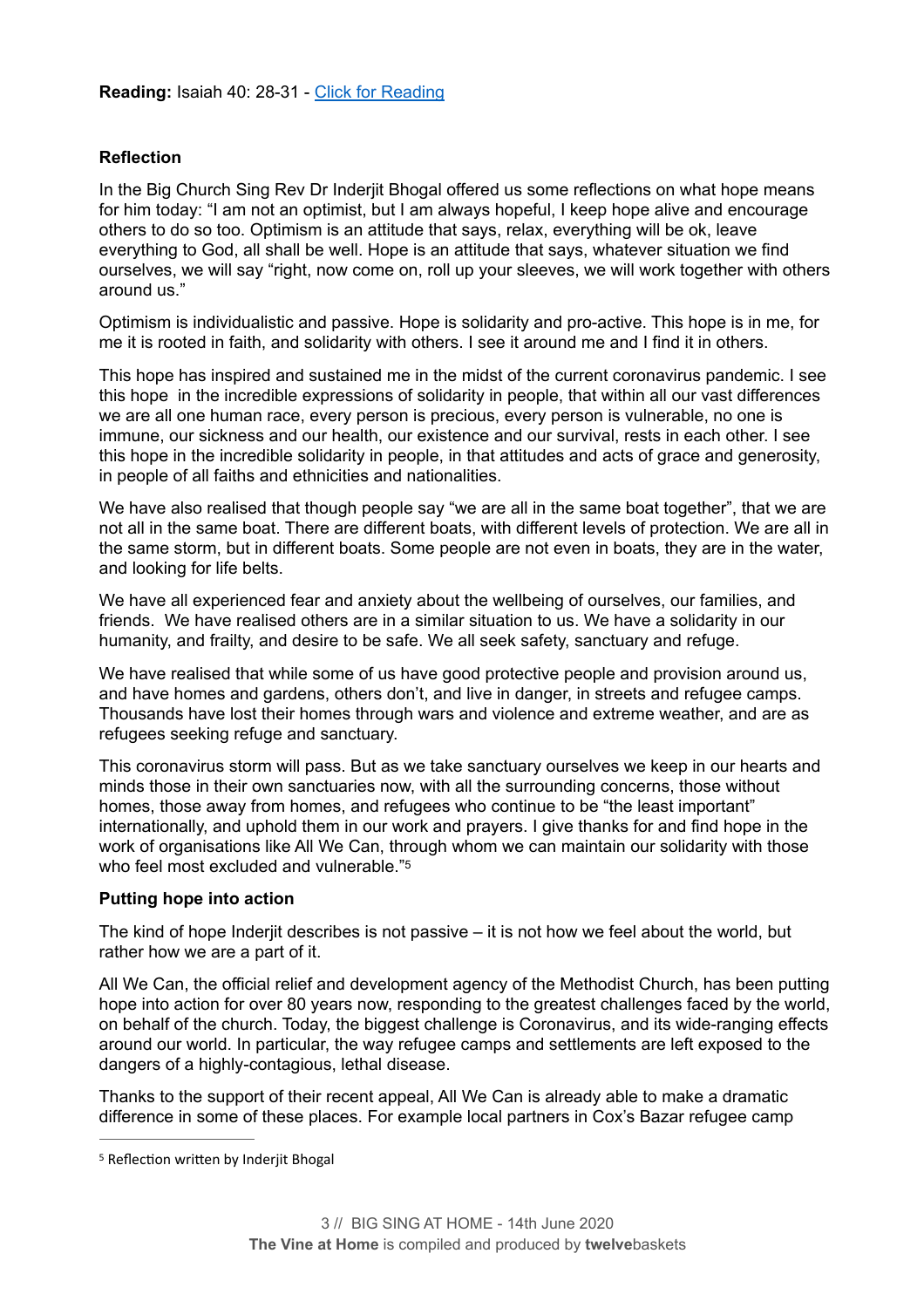(home to 850,000 Rohingya refugees) have been able to set up triaging centres and a 1,000 bed isolation unit to help isolate and test anyone with suspected symptoms of Coronavirus.

In addition, around the world, All We Can has been supporting local partners and churches to build handwashing stations in rural communities, make and supply their own hand-sanitiser and supply sanitised bicycles to enable people to make essential journeys for food supplies or healthcare. Local partners have also been using their creativity and the trust they have built up in the local communities to spread important messages around social distancing and containing the virus.

<span id="page-4-2"></span>You can find out more about the appeal, and you can join All We Can by praying, giving and saving lives together, at allwecan.org.uk/globalresponse. <sup>6</sup>

#### **Let us pray.**

Holy God, you are our refuge and our hope. You live in heaven, on earth, and in our hearts. Your majesty surrounds us in all your creation. In Christ you are revealed as One who pitches a tent and lives among us. You take sanctuary in us and make your home in the core of our being. Holy is your name. Holy are your ways.

We bless you for the honour you give us By making us all in your image, By calling us all to share in your mission, And by inviting us all to eat at your Table.

We thank you for Jesus Christ. In Him You have given the whole world New patterns of living, loving, learning, serving and suffering, And the promise of the fullness of life, Wholesome life on earth, And life that is not extinguished by death.

We bless you for giving us the gift of your Holy Spirit, The breath of life. The strength to live by each day.

We hold before you

All those who are struggling today, and those who bring care, help and support. Those who are taking their last breaths, and those who watch and wait and pray with them; Those who have died, and all who are bereaved. Grant to all your sanctuary and strength, And bring us all where you want us to be.

<span id="page-4-3"></span>In the Name of Christ. Amen<sup>[7](#page-4-1)</sup>

<span id="page-4-0"></span>[<sup>6</sup>](#page-4-2) Update from All We Can – allwecan.org.uk

<span id="page-4-1"></span><sup>&</sup>lt;sup>[7](#page-4-3)</sup> Prayer written by Inderjit Bhogal